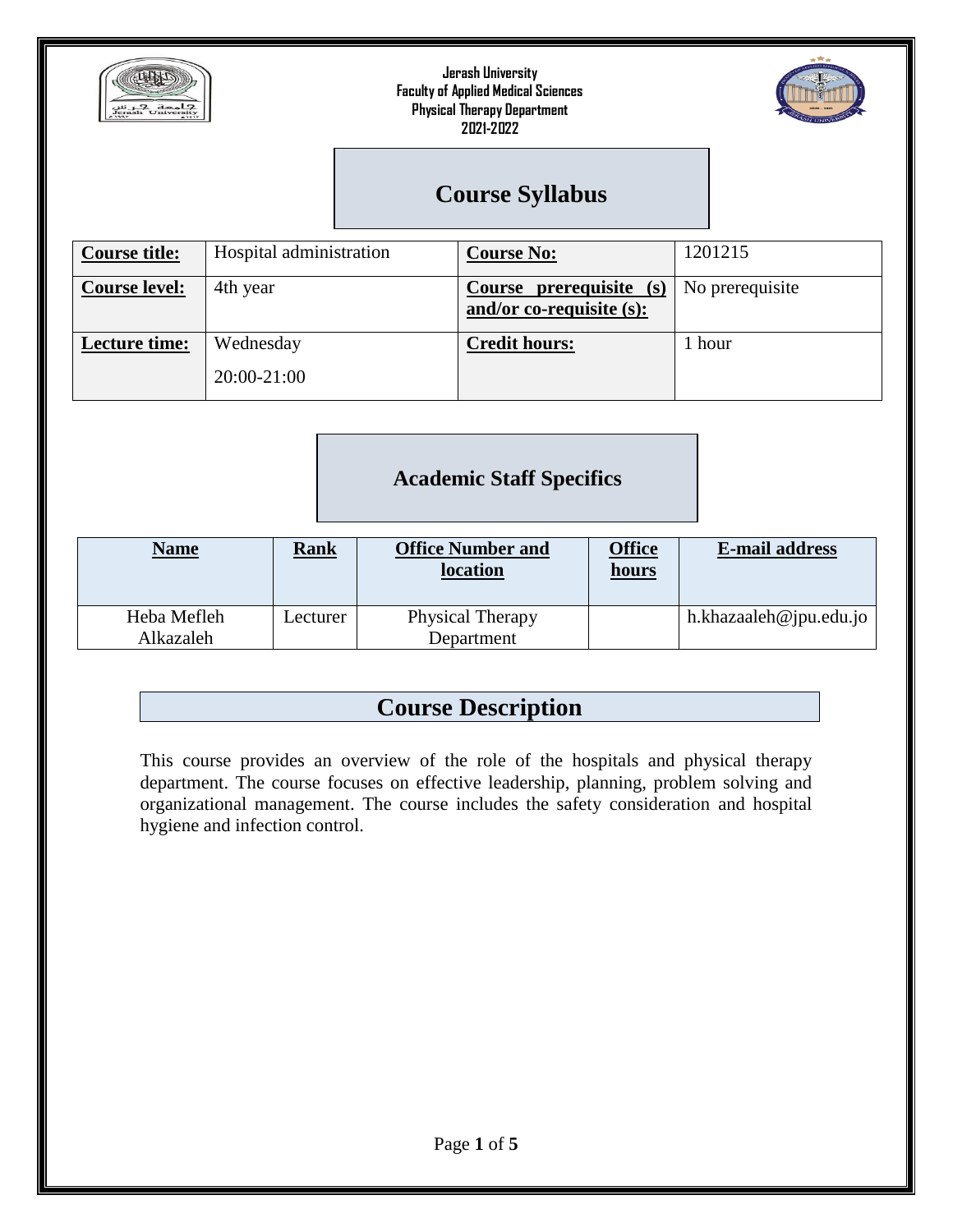



## **Course Objectives**

This course emphasizes on understanding healthcare delivery systems and the organizational structures oh hospitals. This course allows physical therapy students to recognize the hospital departments and especially physical therapy department. In addition, this course describes management concepts such as the management and leadership styles, delegation, and communication*.*

## **Learning Outcome**

**Knowledge and understanding, by the end of this course, students should be able to:**

- 1. Recognize the types of hospital in the health delivery system.
- 2. Identify the hospital personal department and physical therapy department.
- 3. Understand the multidisciplinary health management process.
- 4. Explain the basic management terms and definitions.
- 5. Describe the hospital hygiene and infection protection and its importance.

#### **Cognitive skills (thinking and analysis):**

Interactive learning by participating the student into the lectures content.

#### **Communication skills (personal and academic):**

Review concept at office hours

#### **Practical and subject specific skills (Transferable Skills**):.

Doing homework and simple reports.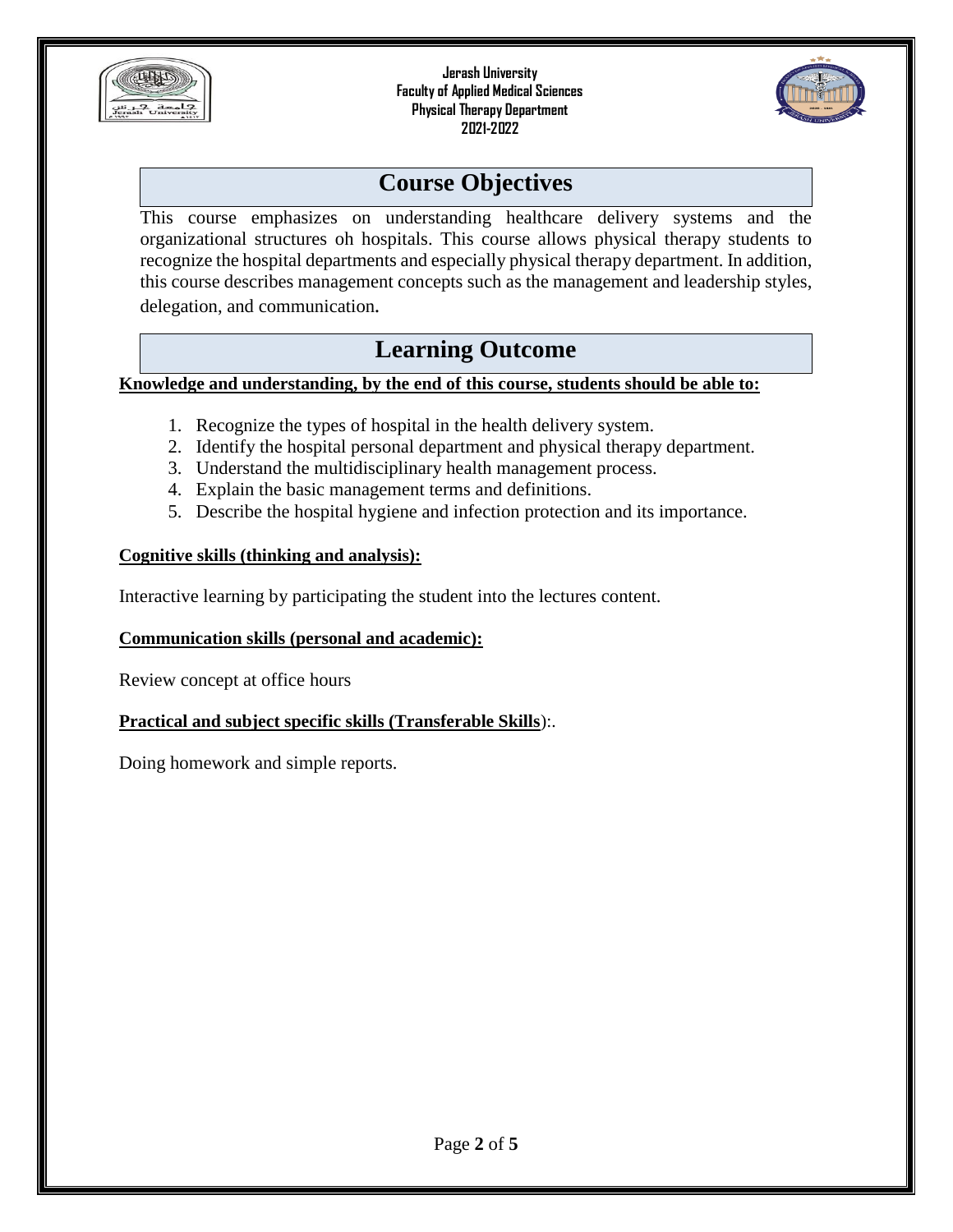



## **Course Outline and Time schedule**

| Week                              | <b>Course Outline</b>                                    |
|-----------------------------------|----------------------------------------------------------|
| <b>First week</b>                 | Types of hospital in the Egyptian health delivery system |
| $2nd$ week                        | Organizational structure of hospital                     |
| $3rd$ week                        | <b>Hospital Personnel Department</b>                     |
| $4th$ week                        | Physical therapy department                              |
| $5th$ week                        | The hospital main functions                              |
| $6^{th}$ week                     | Types of managerial and leadership styles                |
| $\overline{7}$ <sup>th</sup> week | Types of managerial and leadership styles                |
| 8 <sup>th</sup> week              | Elements of Management & Management's skills             |
| $9th$ week                        | Leadership styles /Communication                         |
| $10^{th}$ week                    | Leadership styles /Communication                         |
| $11th$ week                       | Multidisciplinary health management process              |
| $12^{th}$ week                    | <b>Delegation/ Medical Records</b>                       |
| $13th$ week                       | Hospital hygiene and infection control                   |

## **Presentation methods and techniques**

**Methods of teaching varied according to the type of text, student and situation. The following techniques are usually used:**

- Lectures **online**
- Cooperative learning.
- $\div$  Discussion.
- $\triangle$  Learning by activities.
- Connecting students with different sources of information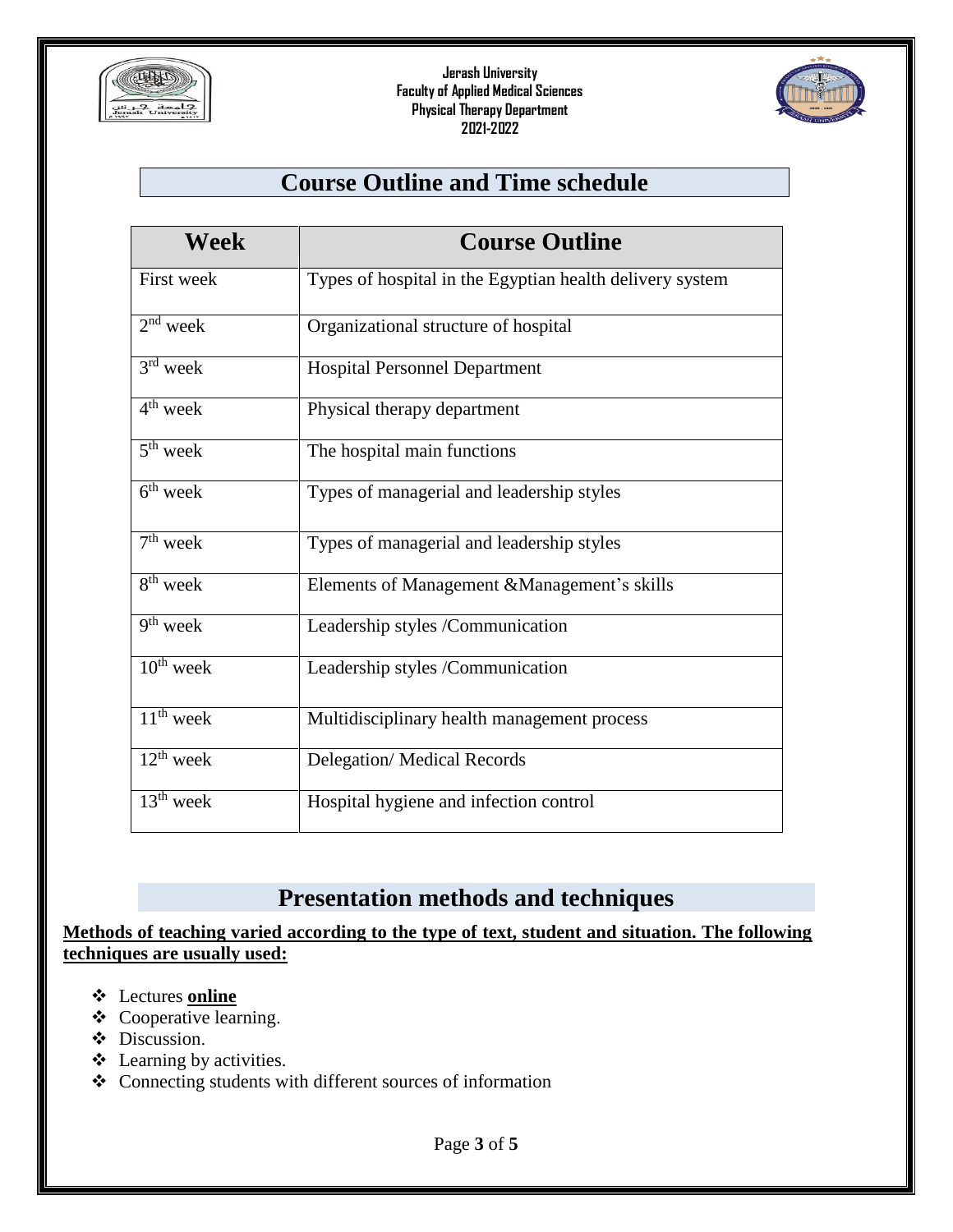



## Sources of information and Instructional Aids

- Computer … power point …etc.
- **❖** Transparencies
- Distance learning
- Library sources

## **Assessment Strategy and its tools**

The assigned syllabus is assessed and evaluated through: feedback and the skills that are acquired by the students

#### **The tools:**

- 1- Diagnostic tests to identify the students' level and areas of weakness
- 2- Formal (stage) evaluation
- a) Mid-term exam
- b) Class Participation
- c) Activity file
- d) Final exam

#### **Tool & Evaluation**

The following table clarifies the organization of the assessment schedule:

| Test                       | Grade |
|----------------------------|-------|
| Mid-term Exam              |       |
| Activities & Participation |       |
| Final Exam                 |       |
| Total                      |       |